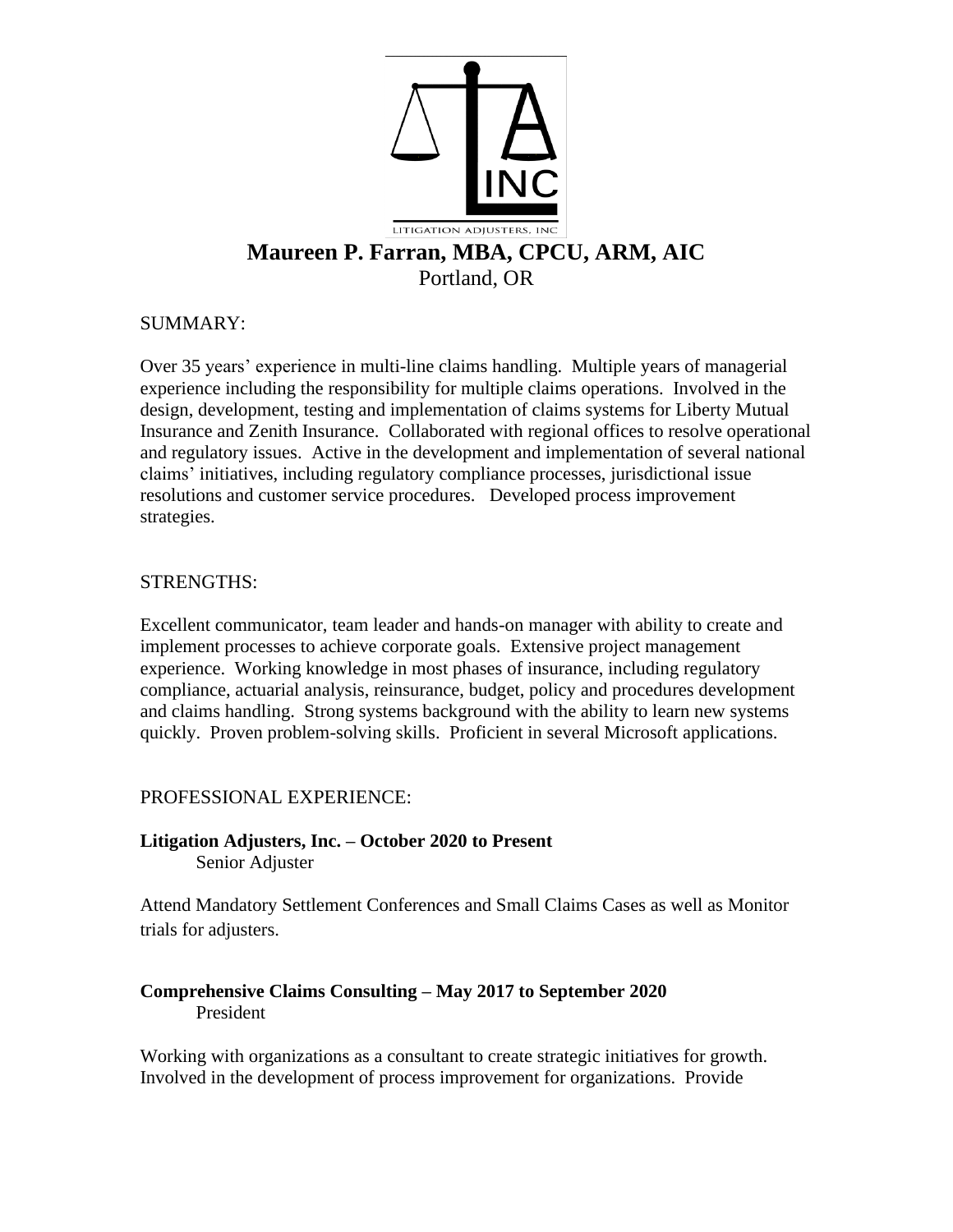management and leadership training. Analyze and work with claims technical teams to create a more comprehensive work product.

#### **Veritas Administrators – May 2017 to September 2019**

Chief Claims Officer – (Consultant)

Responsible for the leadership and management of national claims for Veritas Administrators, a third-party administrator. Product categories include Worker's Compensation, General Liability and Transportation claims.

#### **Crawford and Company/Broadspire – March 2008 to May 2017**

National Technical Operations Manager

Plan and modify operational processes to assist the field in meeting corporate goals. Work with field management team to ensure that state regulatory compliance is met. Audit claims files to evaluate risk and compliance within our best practices. Facilitate resolution of conflicts among clients, field staff and regulators. Develop and conduct training of field personnel. Assure claims handling compliance for operations in Oregon, Washington and Alaska. Participated as the EDI Council member for Crawford and Company on the IAIABC EDI Council. Coordinate and participate in various State and client audits conducted within the field service centers nationally. Develop and provide extensive training on new policies and procedures that effect claims operations.

## **Crawford and Company/Broadspire – 2005 to March 2008**

National EDI Specialist

Responsible for National EDI compliance with State regulatory agencies for claims and medical reporting. Facilitate understanding between field personnel, IT and regulators to meet regulatory requirements. Develop and conduct training of field personnel. Coordinated resolution of issues between various regulatory agencies and the Crawford field offices.

#### **Claims Consulting Services** – **2004 to 2005**

President/Insurance Consultant

Facilitate management teams during problem solving exercises. Conduct evaluation of processes and procedures within the business organizations and facilitate development of process improvement plans. Strategize with clients to develop process improvement plans. Audit claims files on behalf of insurance companies or employer groups. Provide customized training on technical insurance topics to various clients. Provide project management services for technical projects.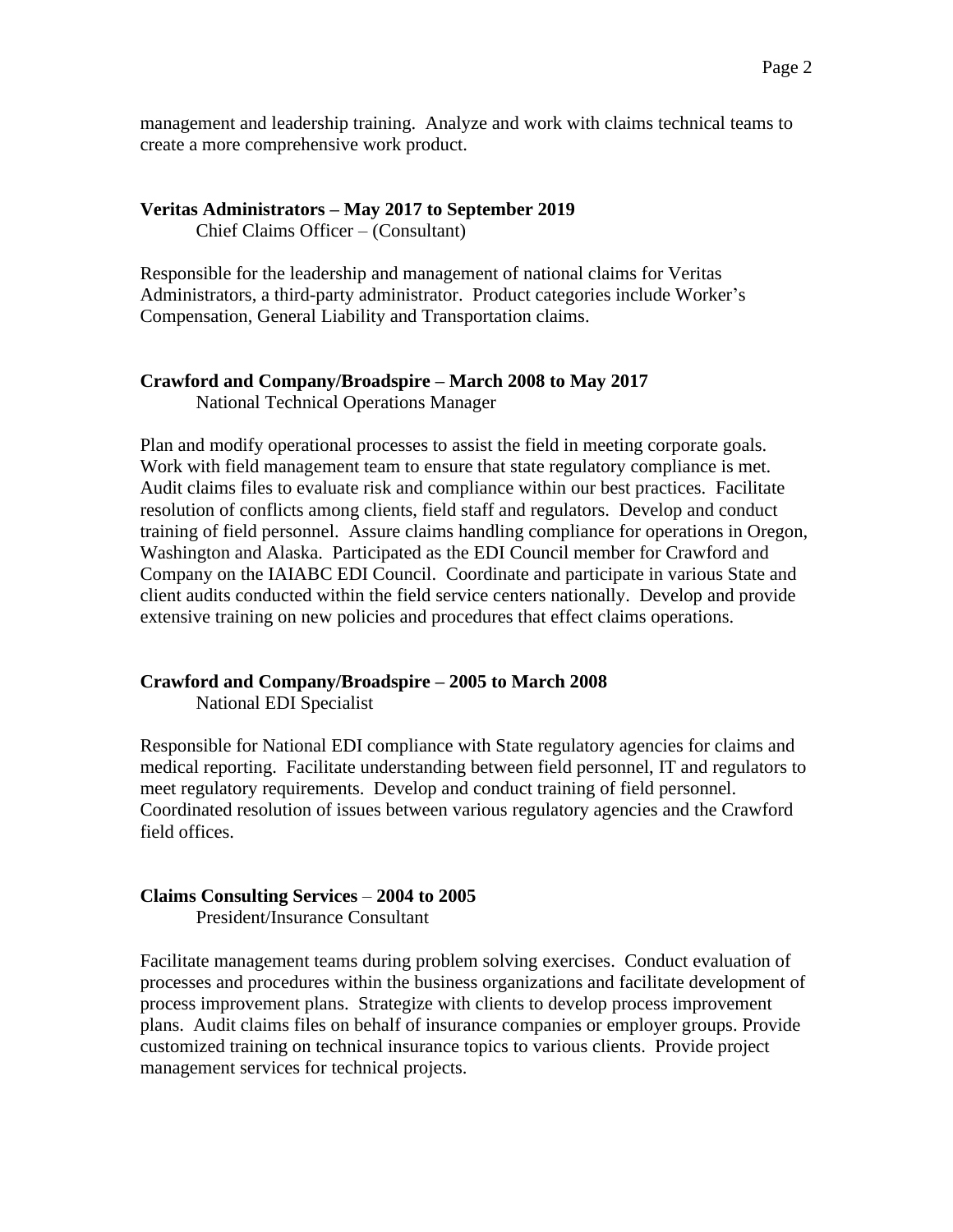### **Zenith Insurance Company** – **2000 to 2004**

National Director Project Management

Led a claims team that was charged with the design, development and implementation of electronic tools that will assist the claims technicians achieve a better claims outcome. Worked on the design, development, testing and implementation of various system changes as a result of reporting requirements and other corporate requirements. Established departmental goals in line with strategic corporate goals focused on outcomes. Worked with IT and regional claims operations to implement major corporate initiatives. Reported to Senior Management on national projects.

### **Superior National Insurance Group** - 1998 to 2000

(Purchased Business Insurance Group 12/98) Assistant Vice President of Claims

Developed claims best practices with respect to interactions with third party administrators. Directed, monitored, and evaluated third party administrators (TPAs) handling workers' compensation claims nationally for Superior National Insurance Group. Created and implemented policies and procedures to be used by the Captive TPA group to comply with regulatory and financial data reporting. Conducted extensive audits of claim files to ensure state compliance of benefits as well as accurate reserving of exposures. Developed and provided reports identifying trends and strategies to improve trends on claims handled by TPAs. Provided on-site training addressing claimhandling issues.

**Business Insurance Group** (subsidiary of Foundation Health Systems, Inc.) 1991 to 1998

Vice President of Claims Assistant Vice President of Claims Regional Claims Manager

## **Liberty Mutual Insurance Company** – 1978 to 1991

Regional Claims Manager Home Office Director of Liability Home Office Catastrophic Examiner National Systems Trainer Multi-Line Claim Supervisor Examiner/Senior Examiner